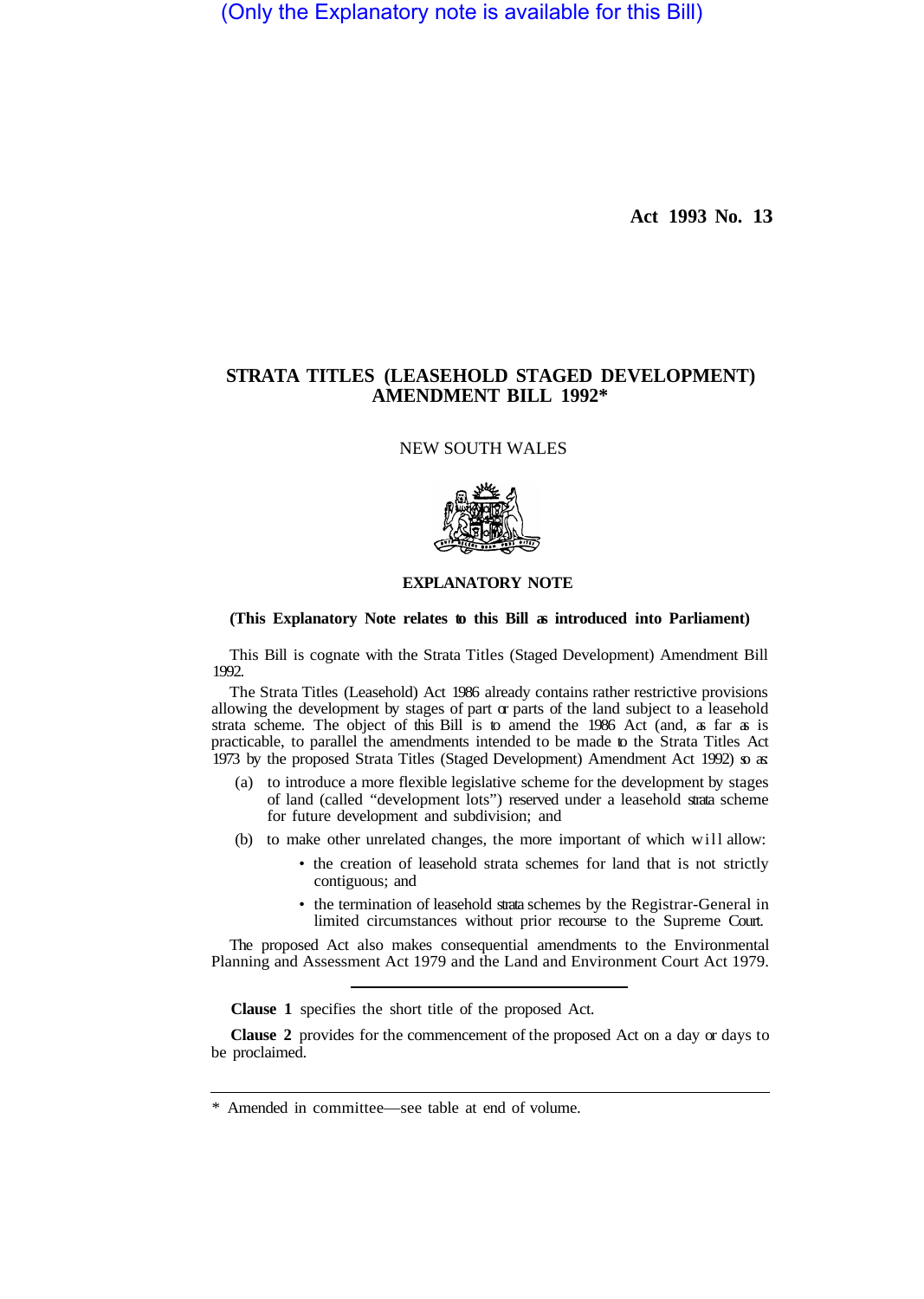**Clause 3** gives effect to the Schedule of amendments to the 1986 Act.

**Clause 4** gives effect to the Schedule of amendments to the Environmental Planning and Assessment Act 1979 and the Land and Environment Court Act 1979.

# **SCHEDULE 1—AMENDMENT OF STRATA TITLES (LEASEHOLD) ACT 1986**

# **PART 1-AMENDMENTSRELATING TO STAGED DEVELOPMENT**

# **Definitions**

**Schedule 1 (1)** amends section 4 **(Definitions)** because the instrument describing the development that is permitted to be carried out within a development lot will be called a *strata development contract* under the proposed scheme. Similar instruments are presently called "development statements". The changes are aimed at avoiding confusion with the kinds of instruments referred to in the Community Land Development Act 1989.

#### **Strata plan registration**

**Schedule 1 (2)** amends section 7 **(Registration of strata plans)** which lists the requirements that presently must be met by strata plans.

**Schedule 1 (2) (a)** removes the requirement that a development lot be illustrated on 8 location plan.

**Schedule 1 (2) (b)** requires the initial schedule of unit entitlement for a strata plan that includes a development lot to show the unit entitlement of each development lot and of the residue of the parcel apportioned in accordance with their relative land values. The unit entitlement of each of the developed lots must also be shown in the initial schedule as a proportion (calculated on a market value basis) of the unit entitlement of that residue.

**Schedule 1 (2) (c)** and **(d)** make amendments consequential on the changes in terminology and numbering of provisions in Division 5 of Part 2.

# **Subdivision after completion of a stage of development**

**Schedule 1 (3)** substitutes section 10 **(Subdivision of development lot)** so as to restate, with appropriate modifications, the requirements for registration of a strataplan of subdivision of a development lot after development permitted by the strata development contract has been carried out. The unit entitlement of each of the new lots into which the development lot will be divided must be shown in a schedule of unit entitlement as a proportion (calculated on a market value basis) of the unit entitlement of the development lot.

### **Consequential amendments**

**Schedule 1 (4)** amends section 16 **(Conversion of lots into common property)** to remove a reference to a repealed provision.

**Schedule 1 (5)** amends section 32 **(Effect of dealings under this Division)** to make it clear that the restrictions in that section do not prevent instruments executed in accordance with the proposed amendments from being registered under the 1986 Act.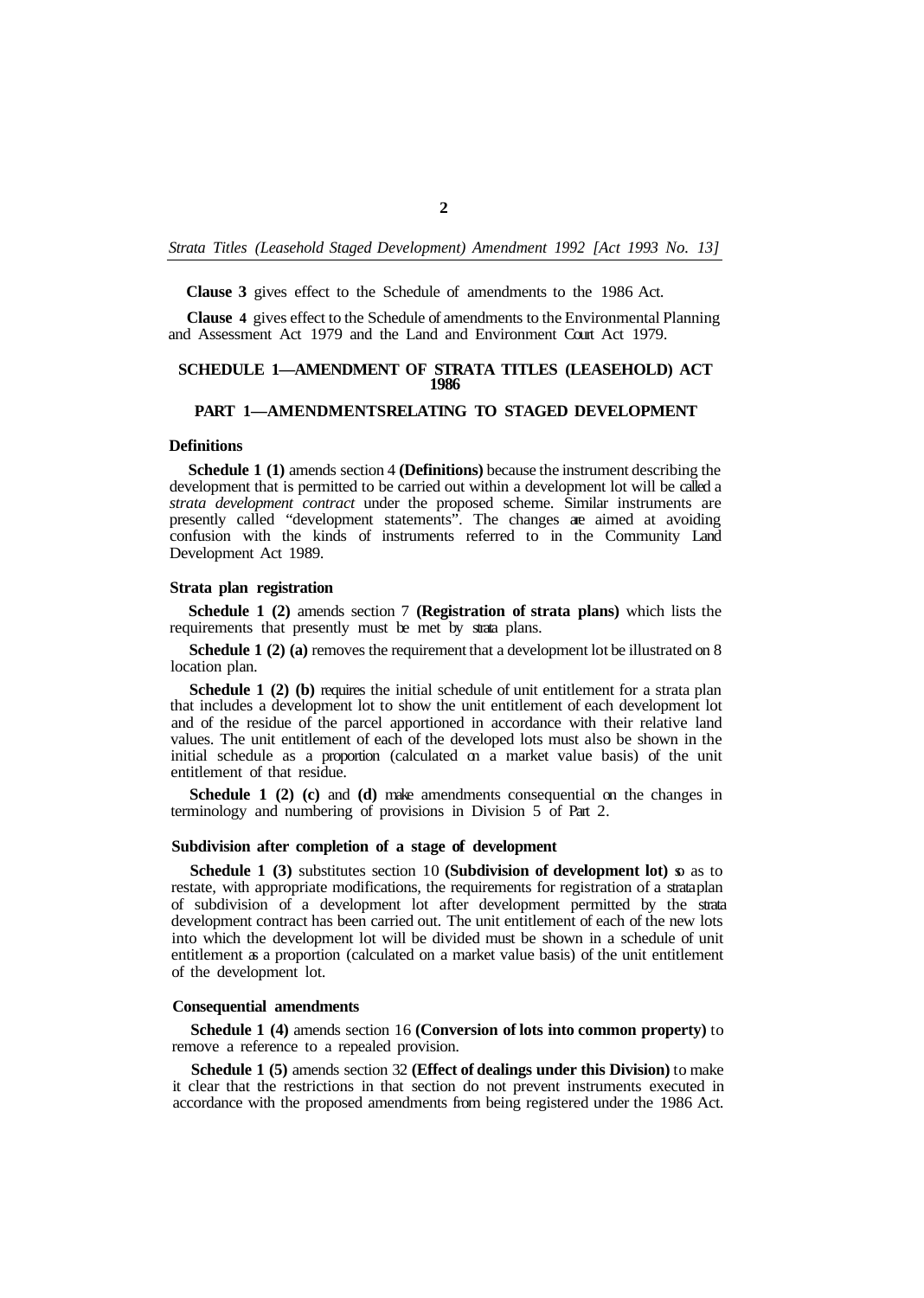## **Staged development schemes**

**Schedule 1** (6) substitutes Division 5 of Part 2 of the Principal Act with a new Division 5 (containing proposed sections 41-57AA). Of the proposed sections:

Section 41 **(Explanation of staged development)** describes in general terms the concept of staged development As mentioned above, staged development consists of:

- the progressive development of reserve or development lots in a leasehold strata scheme (which may result in the construction of additional buildings and the carrying out of works such as landscaping); and
- the subdivision of those lots after that development has been carried out (which will create titles for each of the new lots, allowing them to be leased, and the residue of any lease transferred, separately); and
- the allocation of unit entitlements for the new lots. (Unit entitlements determine the proportions in which lessees of lots will be required to contribute to maintenance of the building and other common property.)

Section 42 **(Obligations of consent authorities)** forbids a consent authority from granting development consent for a subdivision under the 1986 Act that would create a lot reserved for development and for the subsequent subdivision under that Act of that lot unless the lot is identified as a development lot and the consent authority is supplied with a proposed strata development contract describing the intended development.

Section 43 **(Form and content of strata development contract)** sets out the requirements for strata development contracts. Such a contract must separately describe any "warranted development" (which the developer may be compelled to carry out) and all "authorised proposals" (which the developer may cany out but cannot, merely because of the contract, be ford to carry out).

A strata development contract must include a concept plan illustrating the buildings and works that will result from the proposed development.

Section 44 **(Concept plan)** sets out the requirements for concept plans and is aimed at ensuring that there will be an up-to-date concept plan filed at the Land Titles Office.

Section 45 **(Variation of liability for common property expenses)** allows a strata development contract to apportion the liability for common property expenses between the developer and other lessees of lots differently from how they would be apportioned on a unit entitlement basis.

Section 46 **(Signing of strata development contract and amendments)** lists the persons who will be required to sign a strata development contract and allows the Registrar-General to refuse to register such a contract until the consent of other persons has been obtained.

Section 47 **(Registration of strata development contract and amendments)**  provides for the registration of strata development contracts by the Registrar-General and allows registration to be refused until the certificate of title for the body corporate and the lease of the common property (if any) has been produced.

Section 48 **(Notice of strata development contract and amendments)** requires the Registrar-General to record in the folio of the Real Property Act Register relating to the body corporate and the lease of the common property (if any) of a leasehold strata scheme particulars about any strata development contract affecting the scheme.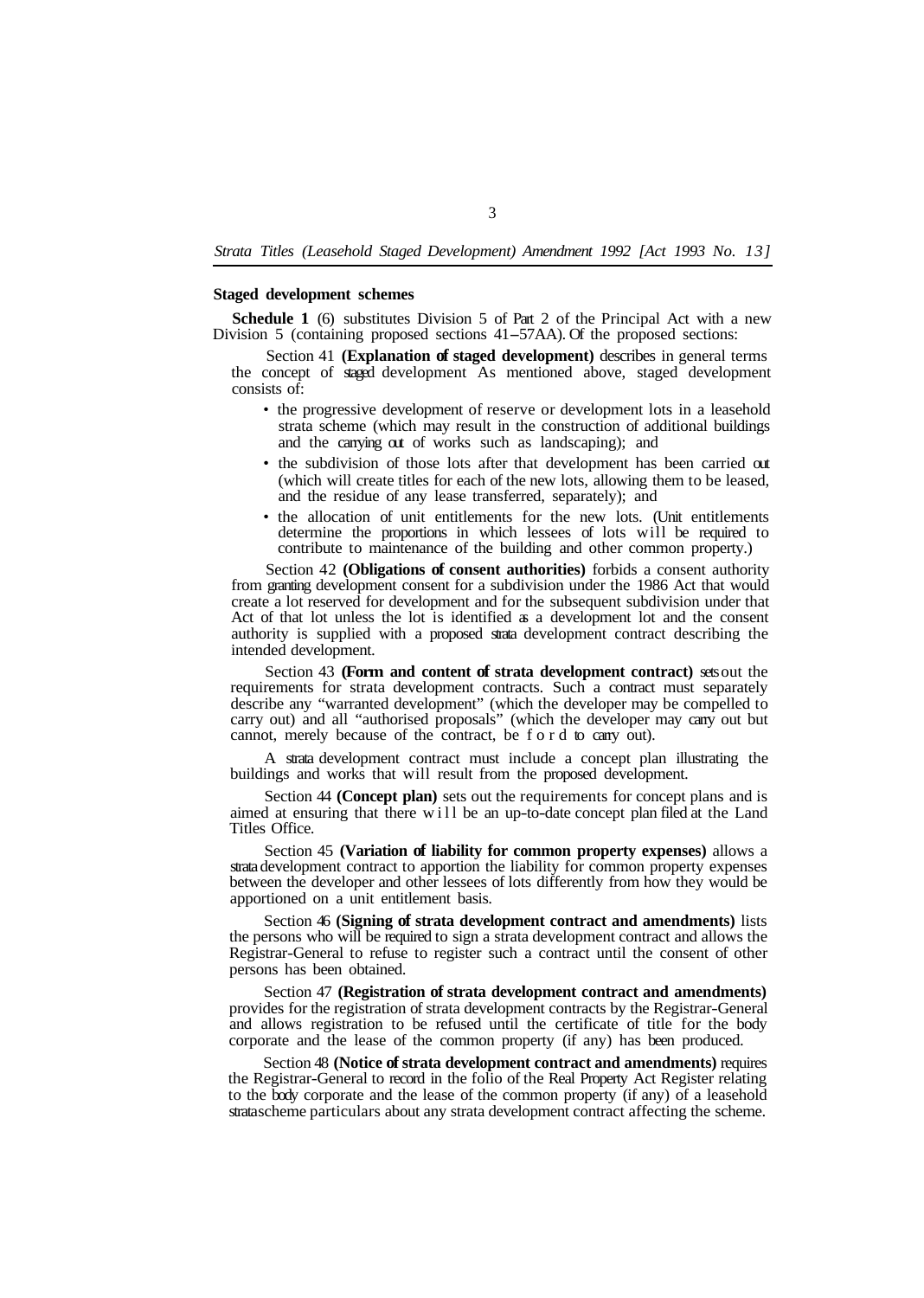Section 49 **(Effect of strata development contract)** declares that such a contract has effect as an agreement under seal containing covenants that are binding on the persons identified in the proposed section, which include the developer, the lessor under the leasehold strata scheme concerned and the lessees of the lots in the scheme. The implied covenants (set out in proposed Schedule 2AA) will bind any sublessee or mortgagee of a development lot (instead of the developer) while the sublessee or mortgagee is in possession of the development lot.

Section 50 **(Amendment of strata development contract)** sets out requirements for the amendment of a strata development contract similar to those for amendment of a development contract under the Community Land Management Act 1989.

Section 51 **(Approval of amendments by Land .and Environment Court)**  allows an amendment of a strata development contract to be made with the approval of the Land and Environment Court, instead of being supported by a resolution of the body corporate of the leasehold strata scheme Concerned.

Section 52 **(Use of common property and development lot by developer)**  authorises the developer to make such use of common property and the development lot as may be necessary to carry out all of the warranted development and authorised proposals contained in a strata development contract. That right must be exercised so as not to cause unreasonable inconvenience to the occupier of any lot in the leasehold strata scheme concerned

Section 53 **(Adding land to a parcel subject to a strata development contract)** provides for the addition of land to a parcel containing a development lot by registration of a strata plan of subdivision. Land may be added so as to become common property, a further development lot or an addition to a current development lot, or any combination of them.

Section 54 **(Right to complete permitted development)** confers on a developer a sufficient vote to make a body corporate decision about a "development concern" even though the decision might otherwise need to be supported by a special or unanimous resolution.

Section 55 **(What are "development concerns"?)** lists various matters that are, or are not, development concerns. In general terms, carrying out any warranted development or authorised proposal contained in a strata development contract is such a concern, but the subdivision of common property already created and any amendment of the contract itself are not.

Section 56 **(Meetings of body corporate relating to development concerns)**  requires motions relating to development concerns to be dealt with at body corporate meetings separately from other kinds of motions.

Section 57 **(Conclusion of development scheme)** sets out the various circumstances in which a development scheme established by a strata development contract is concluded. Each strata development contract that does not specify a time for conclusion of the development scheme will be taken to fix the tenth anniversary of its registration as the time for completion.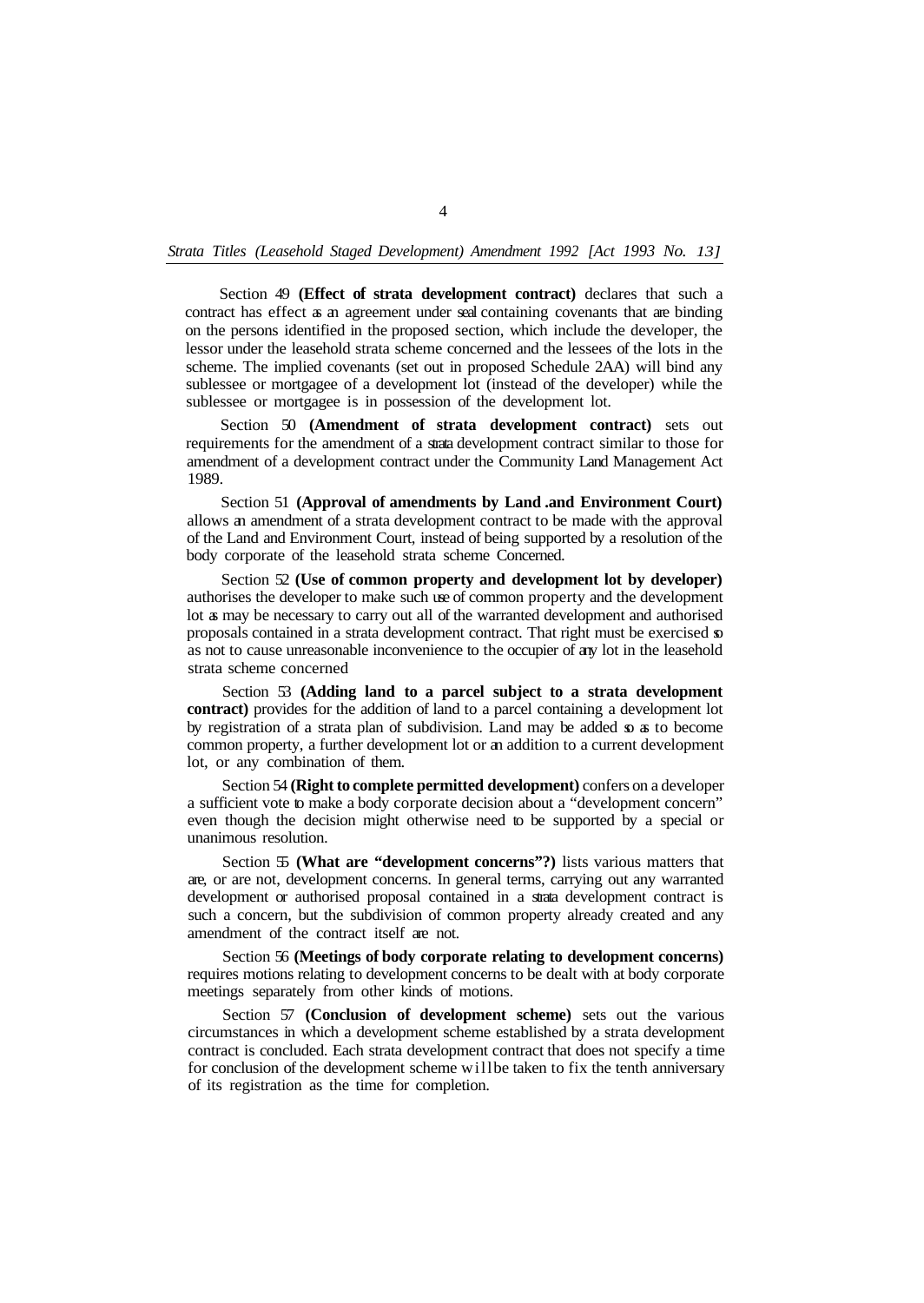Section 57A4 **(Order for extension or conclusion of development scheme)**  allows the Land and Environment Court to alter the time at which a strata development scheme would otherwise be concluded.

### **Further consequential amendments**

**Schedule 1** (7)–(9), (11) and (13)–(17) amend sections 61, 66, 69, 71, 79, 80, 82, 96 and 98, respectively, to change references to development statements to references to strata development contracts.

**Schedule 1 (10)** amends section 70 **(Registration of plans and notices)** to omit requirements relating to the registration of development statements and amendments to them. (Those kinds of requirements for strata development contracts are contained in the proposed Division 5.)

**Schedule 1 (12)** and **(19)** omit unnecessary cross-references from sections 72 and 136.

**Schedule 1 (18)** updates a cross-reference in section 111 **(Duties of proprietors and occupiers of lots).** 

**Schedule 1 (21)** extends the cross-reference in the heading to Schedule 1A **(Requirements for strata plans)** because surveyors' certificates referred to in proposed new section 10 will certify compliance with the requirements set out in that schedule.

## **Orders for the reallocation of unit entitlements**

**Schedule 1 (20)** substitutes section 155:

- to expand a Strata Titles Board's current power to order an adjustment of unit entitlements  $\infty$  as to include cases in which there has been a change in the uses to which the parcel may be put; and
- to allow applications for such orders to be made by rating and taxing authorities (such as local councils) whose rates or taxes are related to the value of land.

#### **Covenants implied in strata development contracts**

**Schedule 1 (22)** inserts proposed Schedule 2AA which sets out covenants implied in strata development contracts. Among the more important covenants are those:

- that require the standard of materials and the heights of buildings and the density of development in all development carried out under such a contract not to be inferior or substantially different from those of completed buildings forming part of the parcel; and
- that require shelter and subjacent and lateral support, consistent with proper engineering and building practices, and insurance to be provided where vertical staged development is carried out.

# **Transitional provisions**

**Schedule 1 (23)** inserts proposed Part 2 into Schedule 5 **(Transitional and savings provisions).** 

Any development scheme provided by a development statement certified by a consent authority or lodged for registration before the commencement of Part 1 of Schedule 1 to the amending Act will be subject to the provisions of the 1986 Act as in force immediately before that commencement.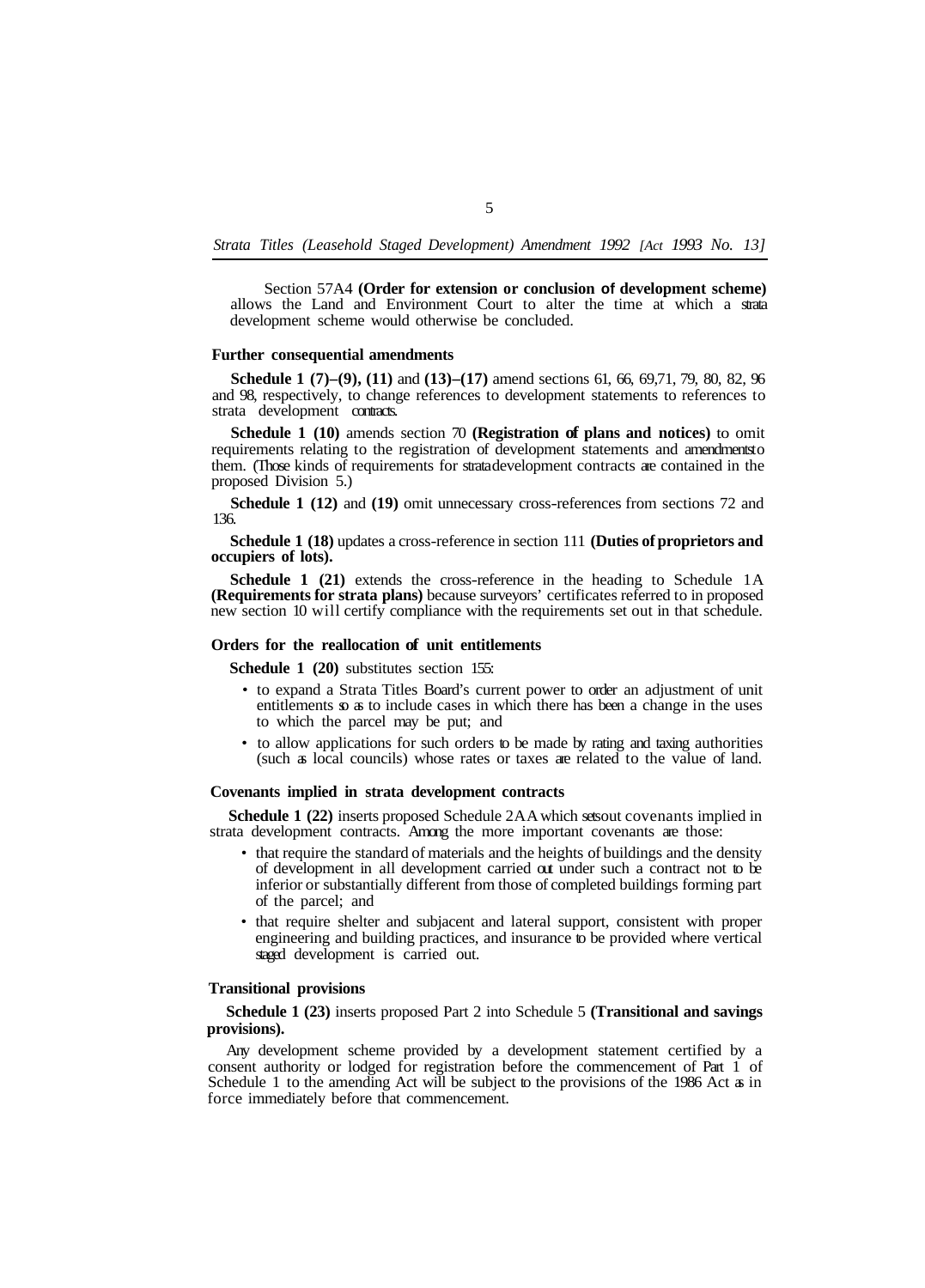*Strata Titles (Leasehold Staged Development) Amendment 1992 [Act 1993 No. 13]* 

Any proceedings pending in the Land and Environment Court under the 1986 Act when amendments made to the Land and Environment Court Act 1979 by Schedule 2 to the amending Act commence will continued to be dealt with as if those amendments had not been made.

Power is conferred to make further savings and transitional provisions by regulations.

# **PART 2—OTHER AMENDMENTS**

# **Extension of provisions to additional encroachments**

**Schedule 1 (24)** amends section 5 **(Construction of Act)** which extends certain provisions of the 1986 Act relating to lots and common property to encroachments shown on proposed strata plans so that those provisions will also apply to encroachments shown **cm** proposed strata plans of subdivision.

### **Contiguous land**

**Schedule 1 (25)** amends section 6 **(Subdivision)** to allow land that is divided by, or separated by, a natural feature (such as a watercourse), railway, public road, public reserve or drainage reserve to be the subject of a leasehold strata scheme.

### **Requirements for development consent to strata subdivisions**

**Schedule 1 (26)** amends section 65 **(Other Acts not to apply to subdivisions under Division 1)** to make it clear that the section does not prevent development consent from being required under the Environmental Planning and Assessment Act 1979 to a subdivision under the 1986 Act.

## **Termination of strata schemes**

**Schedule 1 (27)** inserts proposed section 80A **(Termination of strata scheme and leases by Registrar-General)** to empower the Registrar-General to terminate leasehold strata schemes in limited circumstances. A scheme that includes a development lot cannot be so terminated and an application for termination must be signed by the lessor under the scheme, all lessees and sublessees of lots and each registered mortgagee, chargee and covenant chargee, except where the Registrar-General agrees otherwise.

# **SCHEDULE 2—AMENDMENT OF OTHER ACTS**

### **Environmental Planning and Assessment Act 1979**

Section 99 **(Lapsing of consent)** is amended to supply a missing reference to a strata development contract under the 1986 Act, as amended by the proposed Act.

# **Land and Environment Court Act 1979**

Section 18 (which confers "Class 2" jurisdiction on the Land and Environment Court) is amended to update references to provisions of the 1986 Act, as amended by the proposed Act. (Section 18, as amended by the proposed Strata Titles (Staged Development) Amendment Act 1992, confers jurisdiction on the Court allowing it to approve amendments to strata development contracts or to dispense with consents to